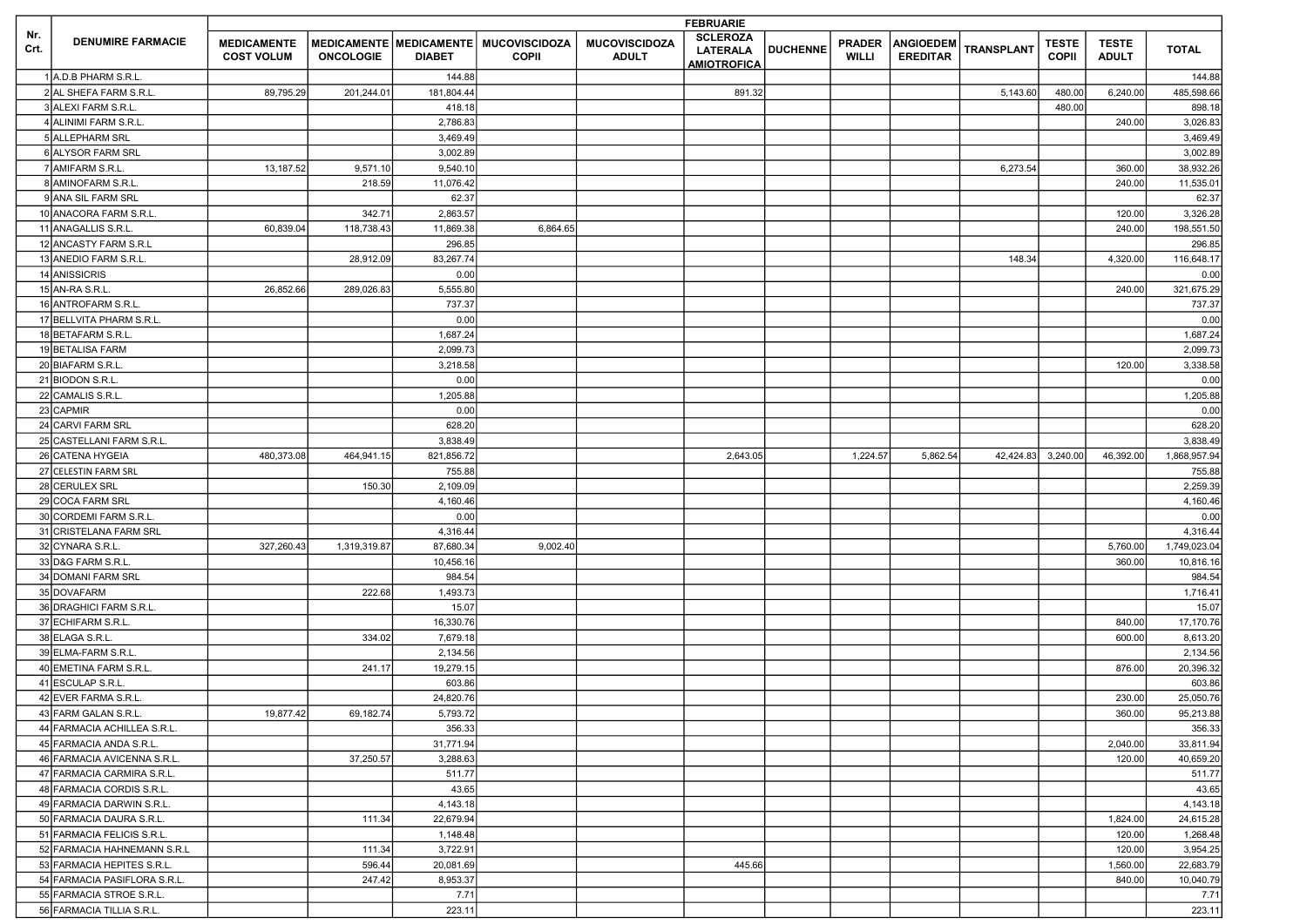|             | <b>DENUMIRE FARMACIE</b>          |                                         |                  |               |                                                           |                                      | <b>FEBRUARIE</b>                                         |                 |                               |                                     |                   |                              |                              |              |
|-------------|-----------------------------------|-----------------------------------------|------------------|---------------|-----------------------------------------------------------|--------------------------------------|----------------------------------------------------------|-----------------|-------------------------------|-------------------------------------|-------------------|------------------------------|------------------------------|--------------|
| Nr.<br>Crt. |                                   | <b>MEDICAMENTE</b><br><b>COST VOLUM</b> | <b>ONCOLOGIE</b> | <b>DIABET</b> | MEDICAMENTE   MEDICAMENTE   MUCOVISCIDOZA<br><b>COPII</b> | <b>MUCOVISCIDOZA</b><br><b>ADULT</b> | <b>SCLEROZA</b><br><b>LATERALA</b><br><b>AMIOTROFICA</b> | <b>DUCHENNE</b> | <b>PRADER</b><br><b>WILLI</b> | <b>ANGIOEDEM</b><br><b>EREDITAR</b> | <b>TRANSPLANT</b> | <b>TESTE</b><br><b>COPII</b> | <b>TESTE</b><br><b>ADULT</b> | <b>TOTAL</b> |
|             | 57 FARMACIA TREI F S.R.L.         | 671,853.54                              | 462,263.46       | 69,235.63     |                                                           |                                      |                                                          |                 |                               |                                     | 37,965.54         | 480.00                       | 4,800.00                     | 1,246,598.17 |
|             | 58 FARMACIA XANTIPA SRL           |                                         |                  | 7,678.90      |                                                           |                                      |                                                          |                 |                               |                                     |                   |                              |                              | 7,678.90     |
|             | 59 FARMADA SRL                    |                                         | 1,858.87         | 171,503.64    |                                                           |                                      |                                                          |                 |                               |                                     | 460.90            |                              | 10,920.00                    | 184,743.41   |
|             | 60 FARMALTA S.R.L.                |                                         |                  | 4,480.25      |                                                           |                                      |                                                          |                 |                               |                                     |                   |                              | 360.00                       | 4,840.25     |
|             | 61 FLALBO S.R.L                   |                                         |                  | 0.00          |                                                           |                                      |                                                          |                 |                               |                                     |                   |                              |                              | 0.00         |
|             | 62 FOCUSFARM S.R.L.               |                                         |                  | 640.32        |                                                           |                                      |                                                          |                 |                               |                                     |                   |                              |                              | 640.32       |
|             | 63 GABYS FARM SRL                 |                                         |                  | 262.05        | 16,553.13                                                 |                                      |                                                          |                 |                               |                                     |                   |                              |                              | 16,815.18    |
|             | 64 GALCRISFARM S.R.L.             |                                         |                  | 2,348.89      |                                                           |                                      |                                                          |                 |                               |                                     |                   |                              |                              | 2,348.89     |
|             | 65 GEBA M.C. S.R.L.               |                                         |                  | 72.56         |                                                           |                                      |                                                          |                 |                               |                                     |                   |                              |                              | 72.56        |
|             | 66 GINFARM S.R.L.                 |                                         |                  | 0.00          |                                                           |                                      |                                                          |                 |                               |                                     |                   |                              |                              | 0.00         |
|             | 67 GINKOFARM S.R.L.               |                                         |                  | 1,997.48      |                                                           |                                      |                                                          |                 |                               |                                     |                   |                              |                              | 1,997.48     |
|             | 68 HEAL TEAM SRL                  |                                         |                  | 265.35        |                                                           |                                      |                                                          |                 |                               |                                     |                   |                              |                              | 265.35       |
|             | 69 HELLICONIA SRL                 |                                         | 141,245.58       | 29,354.46     |                                                           |                                      |                                                          |                 |                               |                                     |                   |                              | 1,080.00                     | 171,680.04   |
|             | 70 HELP NET FARMA SA              | 39,891.18                               | 960.83           | 189,027.75    |                                                           |                                      |                                                          |                 |                               |                                     |                   |                              | 3,600.00                     | 233,479.76   |
|             | 71 HQ FARM S.R.L                  |                                         |                  | 99.75         |                                                           |                                      |                                                          |                 |                               |                                     |                   |                              |                              | 99.75        |
|             | 72 IANCU FARM SRL                 |                                         |                  | 1,893.88      |                                                           |                                      |                                                          |                 |                               |                                     |                   |                              |                              | 1,893.88     |
|             | 73 IHSNAD SRL                     |                                         |                  | 10,340.06     |                                                           |                                      |                                                          |                 |                               |                                     |                   |                              | 720.00                       | 11,060.06    |
|             | 74 IZVORUL TAMADUIRII BIOVITA SRL |                                         |                  | 0.00          |                                                           |                                      |                                                          |                 |                               |                                     |                   |                              |                              | 0.00         |
|             | 75 JOSCEANU MARFARM S.N.C.        |                                         |                  | 0.00          |                                                           |                                      |                                                          |                 |                               |                                     |                   |                              |                              | 0.00         |
|             | 76 KARD FARM                      |                                         | 606.00           | 52,972.53     |                                                           |                                      |                                                          |                 |                               |                                     |                   |                              | 2,640.00                     | 56,218.53    |
|             | 77 KCN FARM S.R.L.                |                                         |                  | 1,114.05      |                                                           |                                      |                                                          |                 |                               |                                     |                   |                              |                              | 1,114.05     |
|             | 78 LETYFARM S.R.L                 |                                         | 1,455.54         | 4,013.97      |                                                           |                                      |                                                          |                 |                               |                                     |                   |                              |                              | 5,469.51     |
|             | 79 LILMA FARM S.R.L.              |                                         |                  | 20,554.45     |                                                           |                                      |                                                          |                 |                               |                                     |                   |                              | 1,020.00                     | 21,574.45    |
|             | 80 MACI FARM S.R.L.               |                                         |                  | 10,931.08     |                                                           |                                      |                                                          |                 |                               |                                     |                   |                              |                              | 10,931.08    |
|             | 81 MAGIC FARMA S.R.L              |                                         | 137.18           | 10,107.28     |                                                           |                                      |                                                          |                 |                               |                                     |                   |                              |                              | 10,244.46    |
|             | 82 MARA FARM S.R.L.               |                                         |                  | 852.88        |                                                           |                                      |                                                          |                 |                               |                                     |                   |                              |                              | 852.88       |
|             | 83 MARGO FARM SNC                 |                                         | 1,455.86         | 29,023.89     |                                                           |                                      |                                                          |                 |                               |                                     |                   |                              | 1,800.00                     | 32,279.75    |
|             | 84 MDM FARM S.R.L.                |                                         | 200.44           | 52,284.41     |                                                           |                                      |                                                          |                 |                               |                                     |                   |                              | 2,700.00                     | 55,184.85    |
|             | 85 MEDICA DEPFARM S.R.L           |                                         |                  | 0.00          |                                                           |                                      |                                                          |                 |                               |                                     |                   |                              |                              | 0.00         |
|             | 86 MEDIS SRL-D                    |                                         |                  | 26.73         |                                                           |                                      |                                                          |                 |                               |                                     |                   |                              |                              | 26.73        |
|             | 87 MEDPLASTIK TEHNOLOGY S.R.L.    | 58,594.89                               | 144,422.80       | 383,621.65    |                                                           |                                      |                                                          |                 |                               |                                     |                   | 2,040.00                     | 35,880.00                    | 624,559.34   |
|             | 88 MEDSANTIF PLUS S.R.L.          | 61,843.70                               | 454,994.64       | 296,019.67    |                                                           |                                      |                                                          |                 |                               |                                     | 1,454.46          |                              | 13,632.00                    | 827,944.47   |
|             | 89 MELILOTUS S.R.L.               |                                         | 72,650.54        | 4,234.17      |                                                           |                                      |                                                          |                 |                               |                                     |                   |                              | 120.00                       | 77,004.71    |
|             | 90 MIRADY'S SRL                   |                                         |                  | 0.00          |                                                           |                                      |                                                          |                 |                               |                                     |                   |                              |                              | 0.00         |
|             | 91 MYHGAB TEN S.R.L.              | 9,938.71                                | 57,199.71        | 2,676.06      |                                                           |                                      |                                                          |                 |                               |                                     |                   |                              | 120.00                       | 69,934.48    |
|             | 92 NIDOFARM S.R.L.                | 14,976.25                               | 411.49           | 35,207.46     |                                                           |                                      |                                                          |                 |                               |                                     |                   |                              | 1,920.00                     | 52,515.20    |
|             | 93 NIGELLA FARM S.R.L.            |                                         | 6,474.95         | 10,256.05     |                                                           |                                      |                                                          |                 |                               |                                     |                   |                              |                              | 16,731.00    |
|             | 94 OANA MADA FARM SRL             |                                         |                  | 2,338.18      |                                                           |                                      |                                                          |                 |                               |                                     |                   |                              | 120.00                       | 2,458.18     |
|             | 95 OEL PROD S.R.L.                |                                         | 200.91           | 0.00          |                                                           |                                      |                                                          |                 |                               |                                     |                   |                              |                              | 200.91       |
|             | 96 OLFARM S.A.                    |                                         |                  | 3,898.51      |                                                           |                                      |                                                          |                 |                               |                                     |                   |                              |                              | 3,898.51     |
|             | 97 PHARMA PLUS S.R.L.             | 94,358.21                               | 518,385.08       | 319,823.67    |                                                           |                                      |                                                          |                 |                               |                                     |                   |                              | 11,760.00                    | 944,326.96   |
|             | 98 PHARMA PLUS 2 S.R.L.           | 153,347.38                              | 278,613.81       | 36,902.00     |                                                           |                                      |                                                          |                 |                               |                                     |                   |                              | 2,520.00                     | 471,383.19   |
|             | 99 PHARMA PLUS 3 S.R.L.           | 85,210.68                               | 47,780.96        | 19,084.06     |                                                           |                                      | 445.66                                                   |                 |                               |                                     |                   |                              | 1,080.00                     | 153,601.36   |
|             | 100 PHARMA PLUS 5 S.R.L.          |                                         | 50,298.41        | 13,724.23     |                                                           |                                      |                                                          |                 |                               |                                     |                   | 480.00                       | 360.00                       | 64,862.64    |
|             | 101 PHARMA T SRL                  |                                         |                  | 2,287.95      |                                                           |                                      |                                                          |                 |                               |                                     |                   |                              |                              | 2,287.95     |
|             | 102 PRIFARM SRL                   |                                         |                  | 3,113.99      |                                                           |                                      |                                                          |                 |                               |                                     |                   |                              |                              | 3,113.99     |
|             | 103 PRIM-ANA SRL                  |                                         |                  | 2,725.45      |                                                           |                                      |                                                          |                 |                               |                                     |                   |                              |                              | 2,725.45     |
|             | 104 PROMED PLUS S.R.L.            | 27,170.71                               | 1,472,234.53     | 231,912.05    |                                                           |                                      |                                                          |                 |                               |                                     | 12,334.99         |                              | 12,912.00                    | 1,756,564.28 |
|             | 105 PROMEDICA S.R.L.              | 22,576.41                               | 24,769.47        | 10,320.08     |                                                           |                                      |                                                          |                 |                               |                                     |                   |                              | 480.00                       | 58,145.96    |
|             | 106 PROPHARMA MED SRL             |                                         | 692.22           | 9,883.89      |                                                           |                                      |                                                          |                 |                               |                                     |                   |                              | 240.00                       | 10,816.11    |
|             | 107 PROVITA S.R.L.                | 9,938.71                                | 526.51           | 7,496.44      |                                                           |                                      |                                                          |                 |                               |                                     |                   |                              | 360.00                       | 18,321.66    |
|             | 108 RALU K-FARM SRL               |                                         |                  | 0.00          |                                                           |                                      |                                                          |                 |                               |                                     |                   |                              |                              | 0.00         |
|             | 109 RAMO ALEX FARM SRL            |                                         |                  | 17.82         |                                                           |                                      |                                                          |                 |                               |                                     |                   |                              |                              | 17.82        |
|             | 110 REMESA FARM S.R.L.            |                                         |                  | 25,852.80     |                                                           |                                      |                                                          |                 |                               |                                     |                   |                              | 1,836.00                     | 27,688.80    |
|             | 111 ROA TRIP FARM SRL             |                                         |                  | 8,576.11      |                                                           |                                      |                                                          |                 |                               |                                     |                   |                              | 120.00                       | 8,696.11     |
|             | 112 ROLY FARM S.R.L.              |                                         |                  | 45.71         |                                                           |                                      |                                                          |                 |                               |                                     |                   |                              |                              | 45.71        |
|             | 113 ROXIFARM PLUS SRL             |                                         |                  | 583.04        |                                                           |                                      |                                                          |                 |                               |                                     |                   |                              |                              | 583.04       |